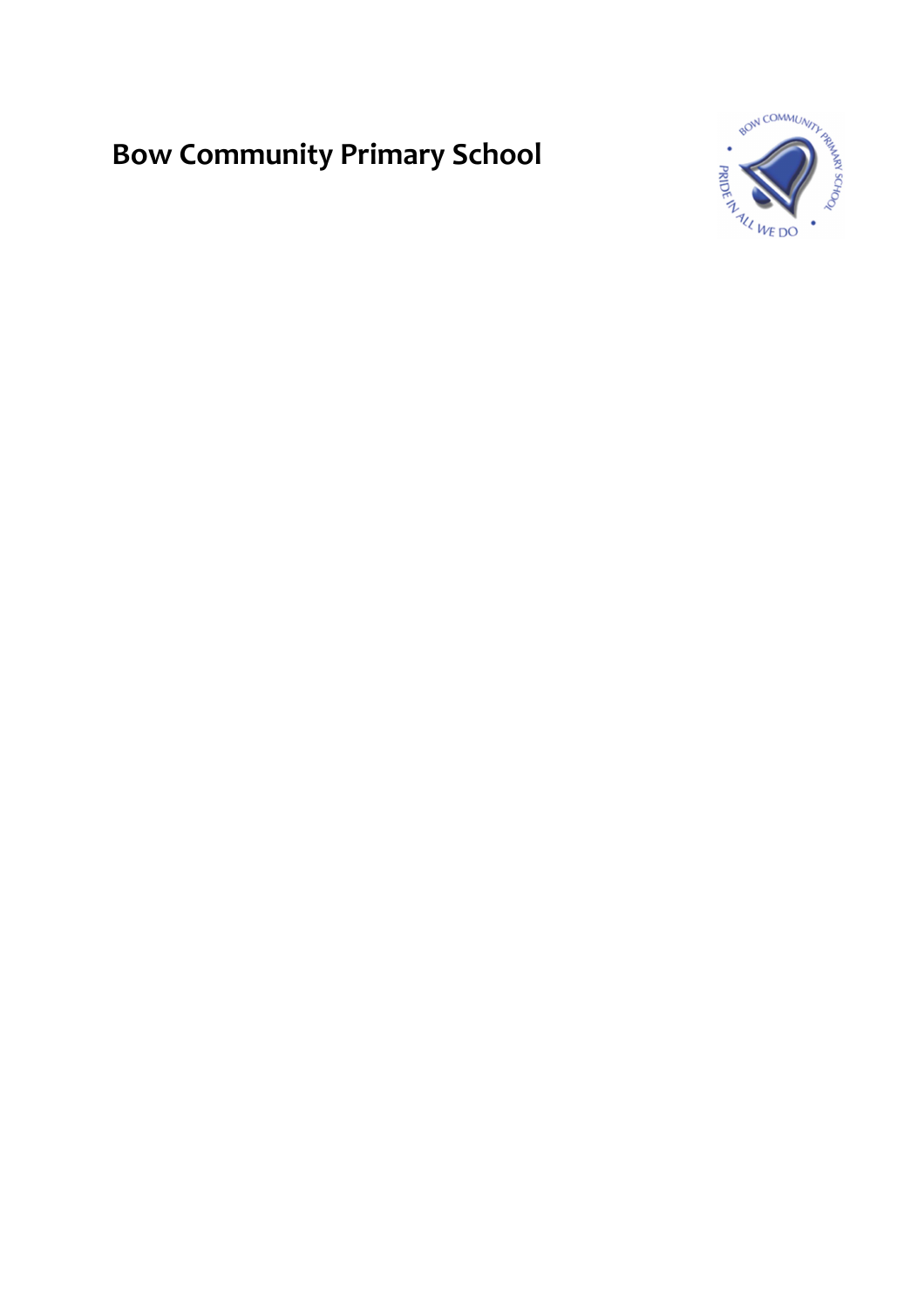### **Practical Advice for Parents and Carers who want to raise a concern about school**

### **The School's complaints procedure**

Whilst we are very proud of our school, we know that no one gets things right all the time. We are committed to you to provide the very best for all of our children and this includes responding quickly and proportionately to things that you raise. We believe that learning is a lifelong endeavour, and we have systems in place to monitor any concerns or complaints received so that we can evaluate how quickly we resolved matters and how effective the resolution was and use this to improve our practices. The following sets out how quickly we will work with you to resolve any concerns that you raise and as informally as possible. Mediation may be considered at any point in the process.

This procedure is appropriate for use not only by parents / carers but by any person who engages with the school, including members of the local community.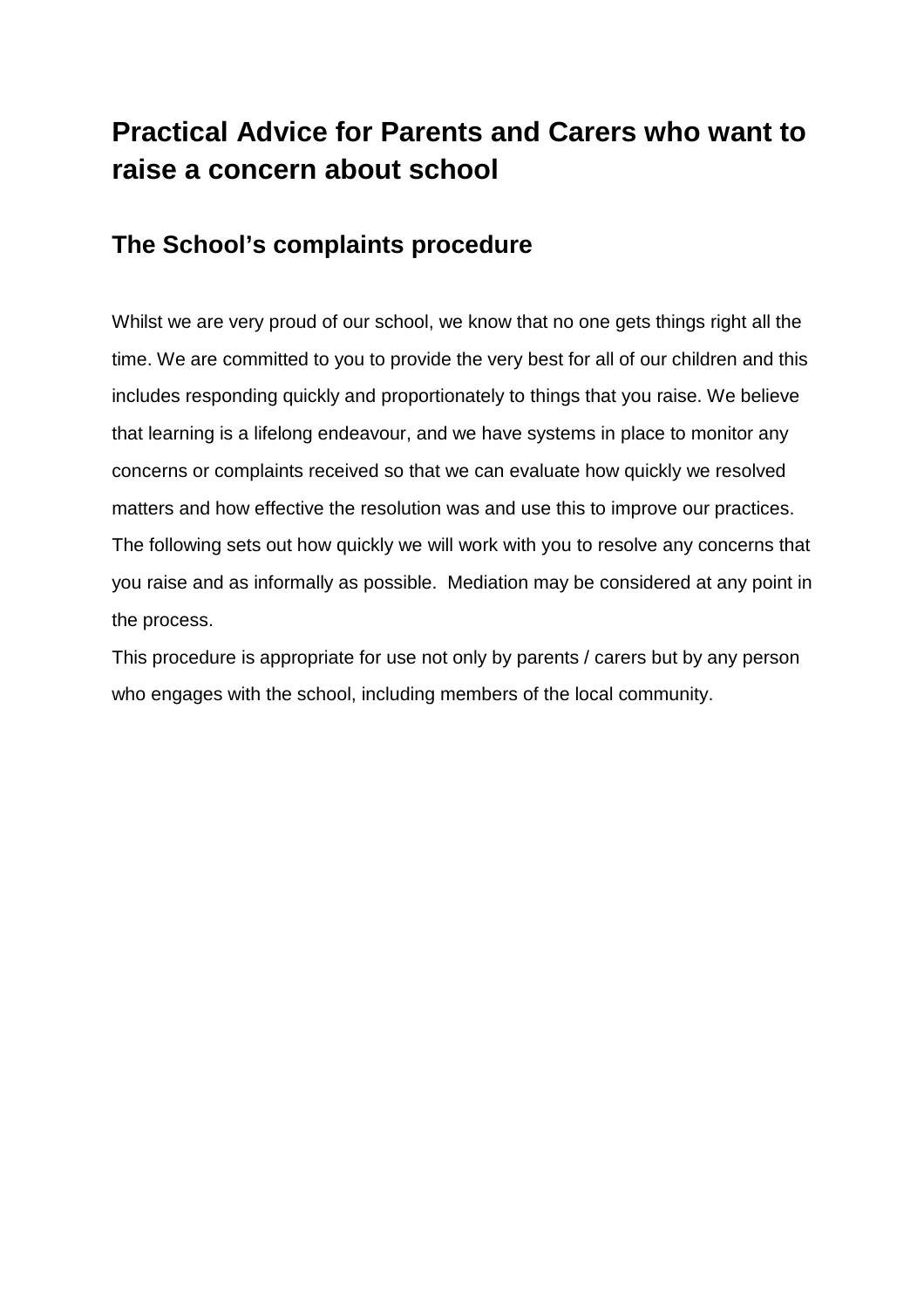### **School Resolution (Informal Stage)**

If you are concerned or unhappy with the way the school or a member of its staff has treated you, or you are concerned or unhappy with the way the school is operating its policies and procedures, then you can raise your concerns or make a complaint.

Usually the best way to deal with a concern or complaint is for the member of staff, headteacher or school governor to talk with you so that they can understand what your concern or complaint is about, and take any appropriate action to put things right. The school will determine who is most appropriate to carry this out depending on the nature of the concern.

The person dealing with your concern may also want to take the opportunity to explain what has happened from the perspective of the school or staff member involved. Low level concerns or complaints can be dealt with quickly and effectively by the headteacher or a governor using this approach, which is known as a 'School Resolution'.

This way of dealing with your concern or complaint means solving, explaining, clearing up or settling your concern or complaint directly with you. It will not result in conduct or capability action being taken against an individual member of staff, and the complaint will be closed after the process is completed.

Resolving your complaint in this manner can help to improve the service your community receives from the school.

#### **How does the School Resolution process work?**

**Once you have raised your concern or complaint, the person who is looking into it will contact you within 5 working days (in term time). They can arrange to talk to you faceto-face, on the telephone, or they can contact you by letter or email if you prefer.** 

For your part, you will need to:

- tell the school what happened and how you felt about it
- say what action you would like to see taken as a result
- agree the process for resolving your concern or complaint

This School Resolution process is not about apportioning blame or about staff being dealt with through formal conduct or capability procedures – schools are centres of learning for everyone, and it is about learning from what has happened and working with you to make sure it doesn't happen again.

For its part, the school will:

- listen to your concerns
- explain what can happen to resolve your concern or complaint
- confirm with you the process that will be followed and who will deal with it
- if necessary, carry out a more detailed investigation into your concern or complaint. This is called a 'School Investigation' (see section on 'School Investigation' at the end of this document)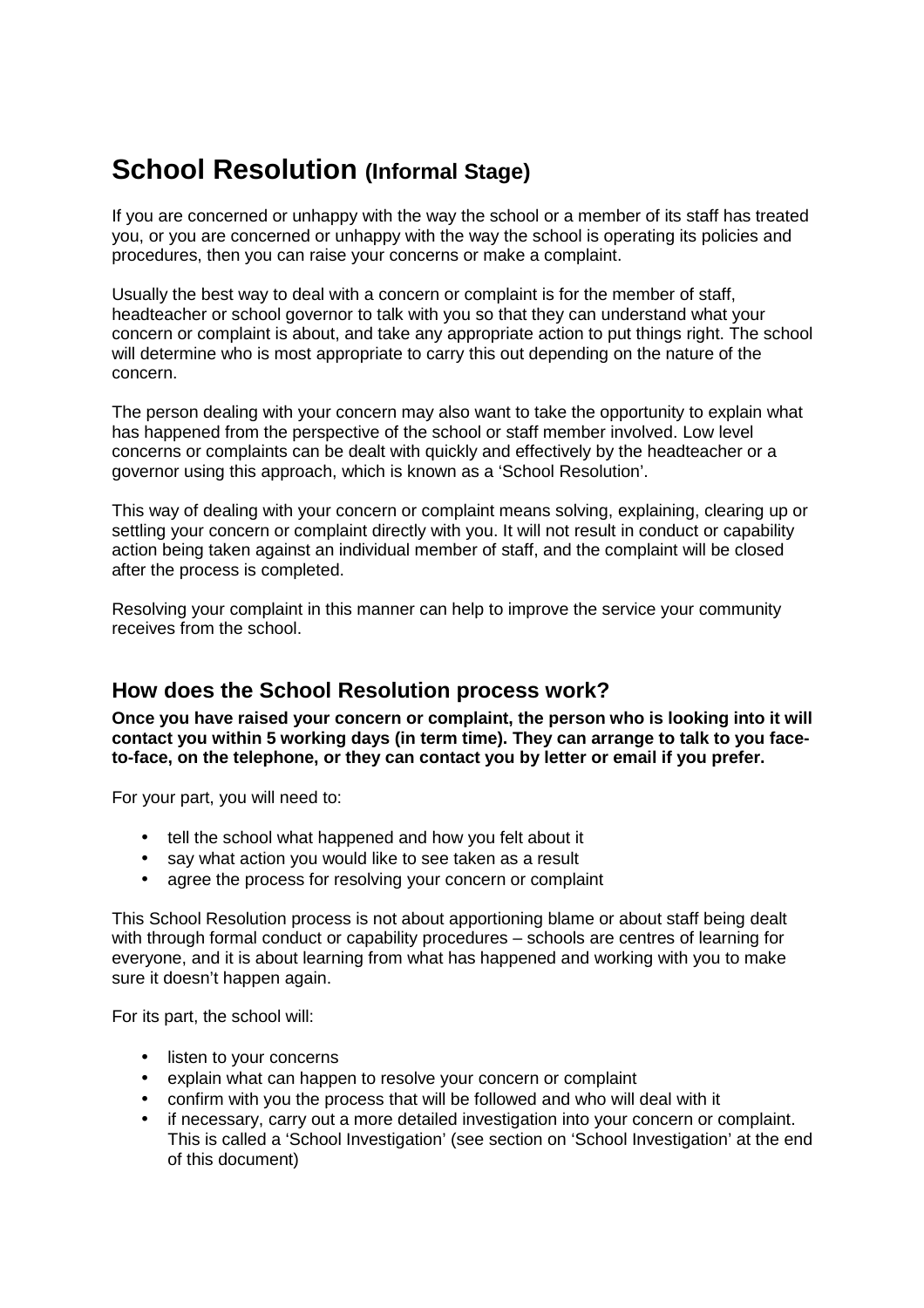• provide information for parents and carers of children with SEND (Special Educational Needs and Disability) about how they can access support from The Devon Information Advice and Support service (this is a requirement in the SEND Code of Practice) www.devonias.org.uk 01392 383080, devonias@devon.gov.uk

#### **What can I expect from the School Resolution?**

Most concerns or complaints are not likely to involve extensive or lengthy enquiries, and therefore you should expect an approach that is proportionate to the issue you have raised.

As the School Resolution process is aimed at quickly resolving your concern or complaint and learning from it, it won't lead to conduct or capability proceedings against a member of staff. However, where appropriate, the member of staff might receive further support or training as a result.

If your concern or complaint is an expression of dissatisfaction with something the school has either done or not done, and not about somebody - for example, about the way the school operates its policies or is directed to fulfil its statutory obligations - then it will still be resolved using this 'School Resolution' approach.

## **Mediation**

**Sometimes during the handling of a complaint, communication between parents and the school can become difficult. Mediation can be a very useful way of helping people to resolve their differences and find an agreed way forward. Both parties need to agree to mediation. The school (or the parent) may suggest mediation, if communication becomes a problem.** 

**Mediation can be sought at any point during the processes of resolution and investigation. The mediation process is informal, impartial and voluntary, and aims to resolve conflicts to the benefit of all. It does not apportion blame and concentrates on developing a better understanding of each other's point of view and works to secure future relationships. For more information, please contact: 07966 474364.** 

**For issues raised relating to SEND (Special Educational Needs and Disability) resources, specialist mediation is a requirement in the SEND Code of Practice. For more information please contact The Devon Information Advice and Support service: devonias@devon.gov.uk.**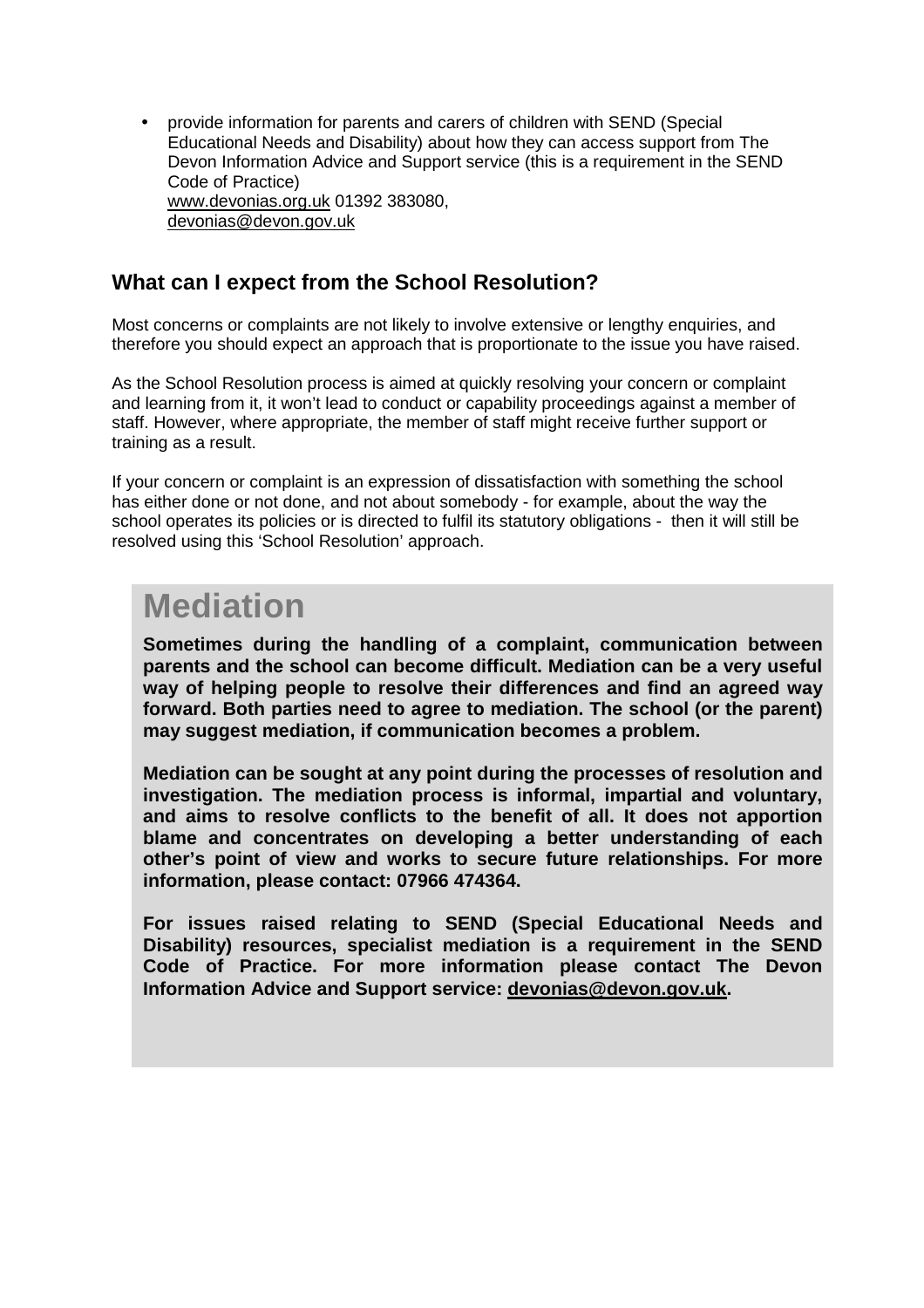#### **What happens next?**

There are different ways of dealing with the concern or complaint using The School Resolution Process. These include:

- immediate resolution by providing information face-to-face or by telephone, as you choose
- a letter from the school concluding the matter after proportionate consideration, explaining what has been done
- individual communication between you and the person your concern or complaint was about and/or a face-to-face meeting with the person your concern or complaint was about. The person your concern or complaint was about will need to agree to a face-to-face meeting taking place

**When the named person has looked into your concerns you will receive further communication from the school within 10 working days of the original concern being raised. However, if the concern is complex, the person working on the School Resolution may contact you to let you know that more time is needed to look more fully into the matter.**

#### **What might happen as a result?**

The school could take the following actions to resolve your concern or complaint:

- give you information or an explanation to clear up a misunderstanding
- apologise on behalf of the school
- learn from the issue, accepting that something could have been handled better and explaining what has been done to stop the same thing happening again
- arrange action by the headteacher to address an issue with a member of staff through support and development
- apologise on behalf of the person your concern or complaint was about but only if they agree to this
- arrange action by the Governing Board to address matters of policy or procedure

School takes parental concerns very seriously, we wish to ensure that we work alongside families. However, from time to time, some parents continue to raise a concern or a complaint that has previously been dealt with. This is known as a persistent or vexatious complaint. If this is the case, the complaint will be dealt with as follows:

• The Head and Chair of Governors will review the concern / complaint to substantiate if this is a new complaint, or if this is a complaint that has been previously been dealt with

If it is a new complaint, the 'How to Raise a Concern Policy' will be appropriate to follow to resolve the issue.

If it is not a new complaint then the Head and the Chair of Governors will:

• notify the complainant that this complaint has been dealt with previously and that the matter is now closed and they will be referred to the Parent / Carer Code of Conduct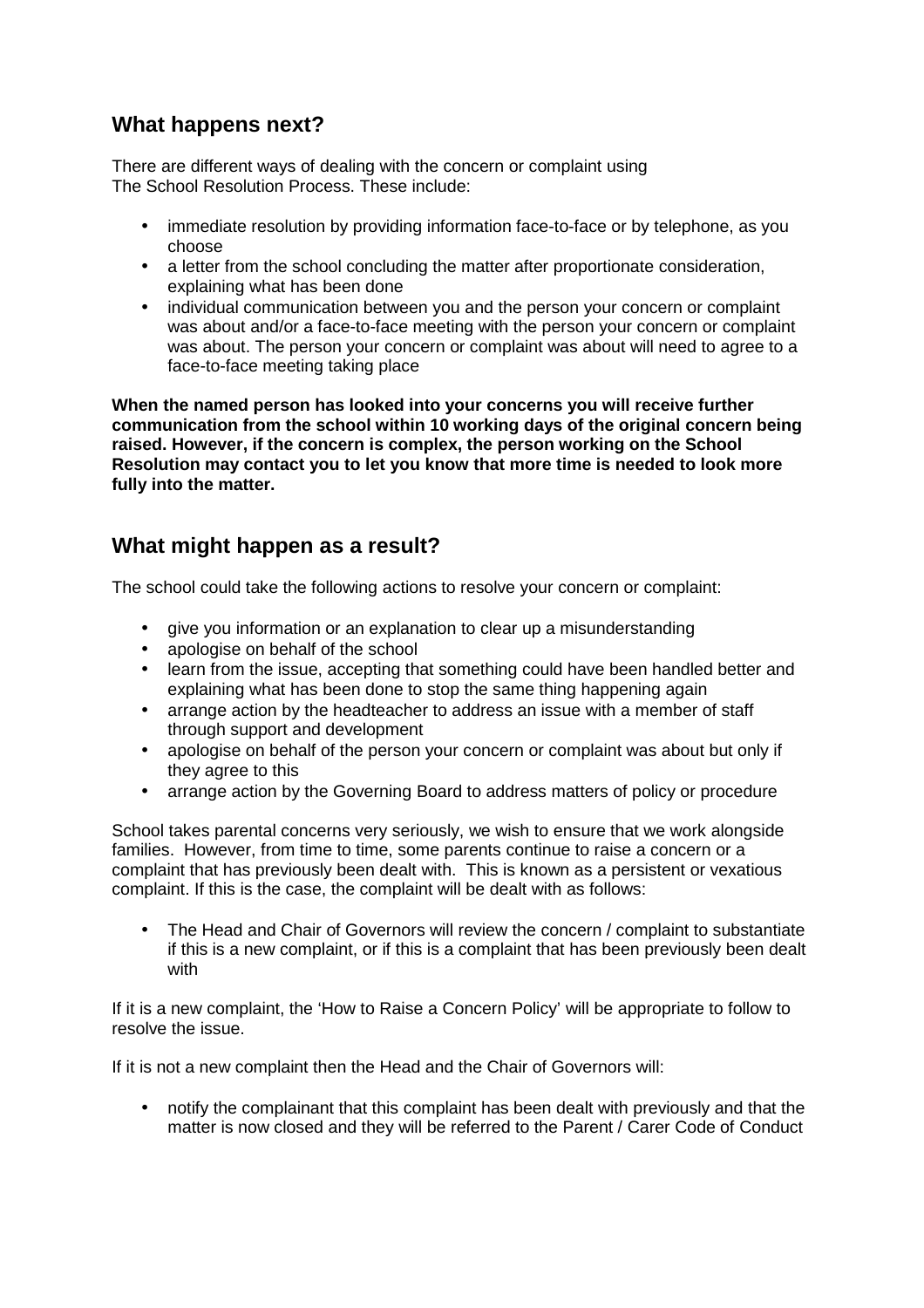If the Parent / Carer continues to pursue their concern after this, their concern will be reviewed under the Managing Unreasonable Complainant Policy.

The Head and the Chair of Governors will meet to decide whether or not to impose a communication ban. The parent / carer will be contacted with reference to the Managing Unreasonable Complainant Policy and notified of the decision and how long it will be in place.

# **School Investigation – The Formal Complaints Procedure (Stage 1 and 2)**

**If the complaint is about the headteacher or one of the governors, then any letter of complaint should be addressed to the Chair of Governors c/o the school. If the complaint is about the Chair of Governors, then this should be addressed to the vice chair of governors.**

Stage 1 will be carried out by the headteacher, a delegated member of staff or a governor in the school. If the complaint relates to the headteacher the complaint will be investigated by a governor.

Although this is a formal investigation into your complaint, it will still be in the spirit of quickly reaching an effective outcome and maintaining positive and productive relationships. All parties need to work together to maintain productive relationships, and establish a way forward in partnership. This investigation may call for more information to be gathered before the person investigating can explain what has happened from the perspective of the school or the staff member involved. This way of dealing with your concern or complaint means solving, explaining, clearing up or settling your complaint directly with you, but doing so with a more detailed investigation than at a School Resolution level.

#### **How does the School Investigation process work?**

**Once you have raised your concern or made your complaint, the headteacher, member of staff or governor who is looking into it will contact you within 5 working days (term time). They can arrange to talk to you face-to-face, on the telephone or they can contact you by letter or email if you prefer.** 

For your part, you will need to:

- tell the school what happened and how you felt about it
- say what action you would like to see taken as a result
- agree the process for resolving your concern or complaint
- agree timescales and pathways for communication

For its part, the school will:

- listen to your concerns
- check to see if this is a complaint that has previously been raised and is now deemed closed
- explain what can happen to resolve your concern or complaint
- confirm with you the process that will be followed and who will deal with it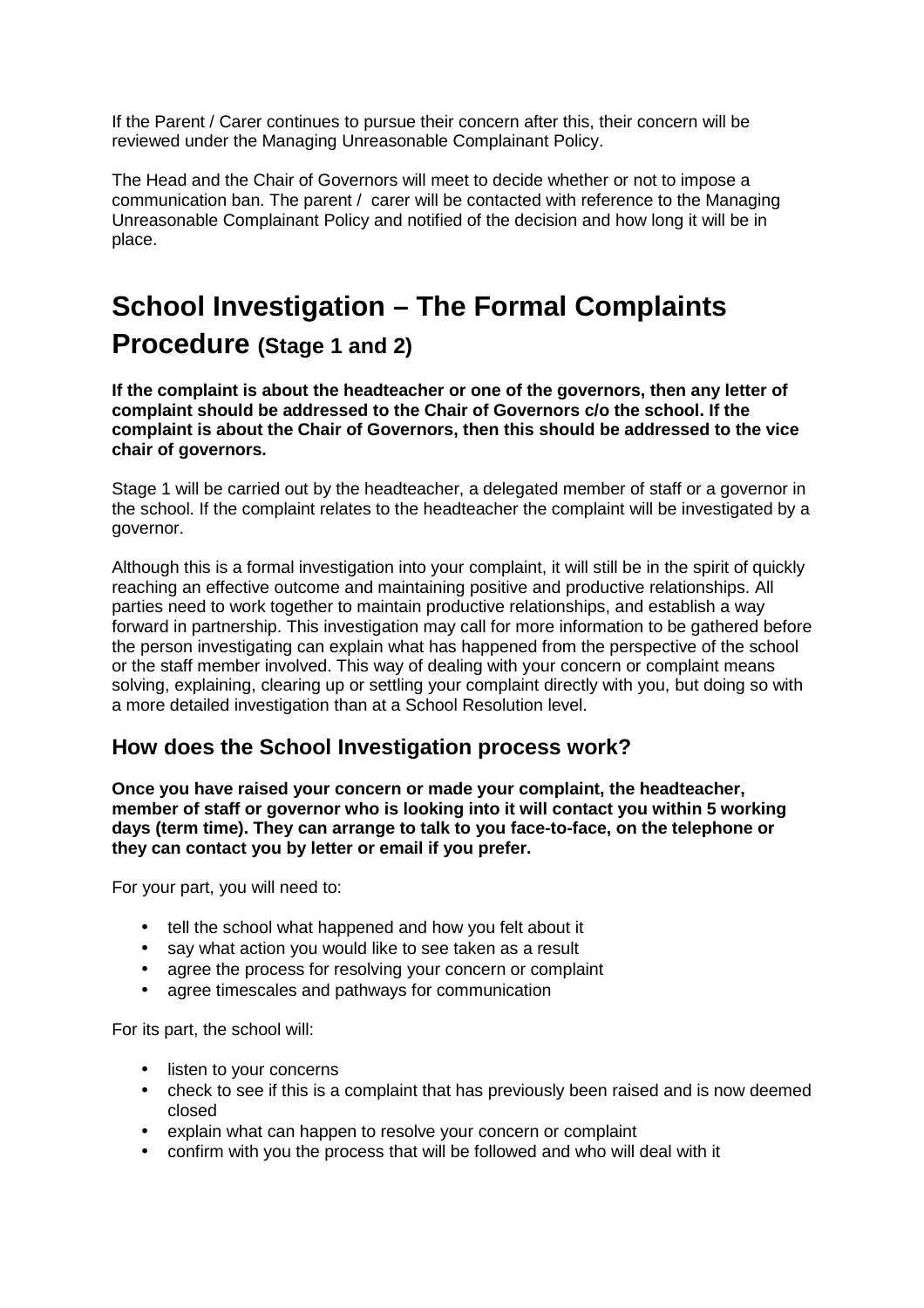- carry out a more detailed investigation into your concern or complaint to substantiate it
- produce and supply all parties with a written report of the findings
- ensure that any relevant findings are taken forward to influence school practice and policy
- write to let you know that the matter is now closed

#### **What can I expect from a School Investigation**

Some concerns or complaints may demand more detailed and perhaps time consuming enquiries, and therefore you should expect an approach that is proportionate to the complaint you have made. The person investigating your concern should keep in regular contact to keep you informed of progress on the matter.

Nevertheless, the School Investigation process aims to quickly resolve your concern or complaint and identify any learning from it.

#### **What happens next?**

Your concern or complaint will be the subject of a proportionate investigation. This means that the amount of time dedicated to the matter will be in accordance with the seriousness of the matter.

At the conclusion, one of a number of things **may** follow. These include:

- resolution by providing information face-to-face or by telephone – as you choose
- a letter from the school concluding the matter after a proportionate investigation and explaining what has been done
- if your complaint was about an individual, individual communication between you and that person. This is organised through the headteacher or the person dealing with your complaint
- a face-to-face meeting with the person working on your concern or complaint and/or the person your complaint was about. The person your concern or complaint was about will need to agree to a face-to-face meeting taking place

The School Investigation should be completed within 10 working days when you will receive a letter explaining the findings and any actions that may need to happen as a result. You will also be notified that the matter is now closed. However, in complex matters it may take longer. The person investigating will keep in regular contact with you to keep you informed of progress.

#### **What might happen as a result?**

The school could take the following actions to resolve your concern or complaint and will provide feedback to you on such actions:

- give you information or an explanation to clear up a misunderstanding
- apologise on behalf of the school
- learn from the issue, accepting that something could have been handled better and explaining what has been done to stop the same thing happening again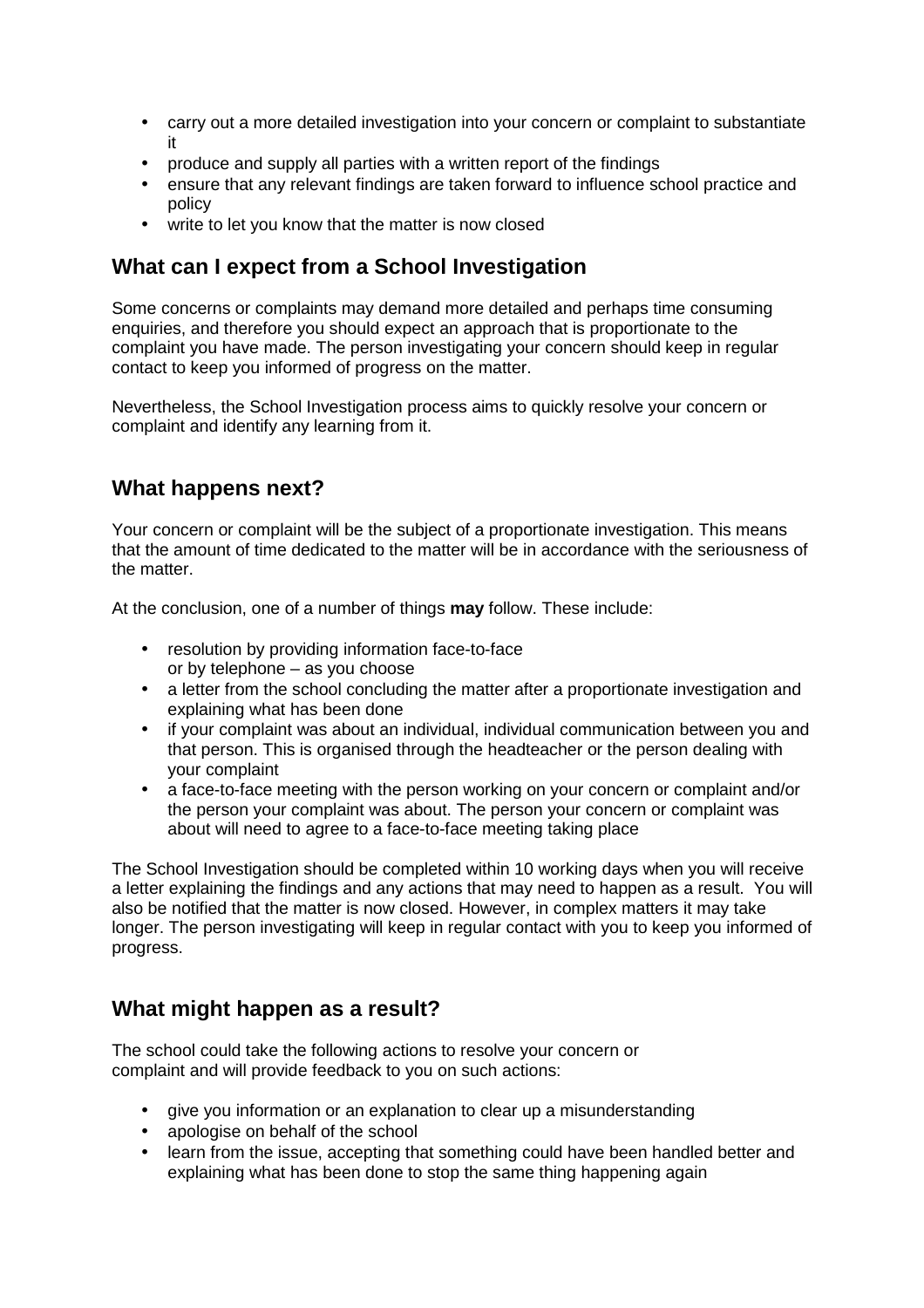- arrange action by the governing body to address matters of school policy or procedure
- arrange feedback and support by the headteacher to address any issues arising about a member of staff and their actions or behaviour
- apologise on behalf of the person your complaint was about, but only if they agree to this
- Once the above has been concluded, write to let you know that the matter is now closed

From time to time, some parents continue to raise a concern or a complaint that has previously been dealt with and this can be an unsubstantiated complaint or concern. This is known as a persistent or vexatious complaint. If this is the case, the complaint will be dealt with as follows:

• The Head and Chair of Governors will review the concern / complaint to substantiate if this is a new complaint, or if this is a complaint that has been previously been dealt with

If it is a new complaint, the 'How to Raise a Concern Policy' will be appropriate to follow to resolve the issue.

If it is not a new complaint then the Head and the Chair of Governors will:

• notify the complainant that this complaint has been dealt with previously and that the matter is now closed and they will be referred to the Parent / Carer Code of Conduct

If the Parent / Carer continues to pursue their concern after this, their concern will be reviewed under the Managing Unreasonable Complainant Policy.

The Head and the Chair of Governors will meet to decide whether or not to impose a communication ban. The parent / carer will be contacted with reference to the Managing Unreasonable Complainant Policy and notified of the decision and how long it will be in place.